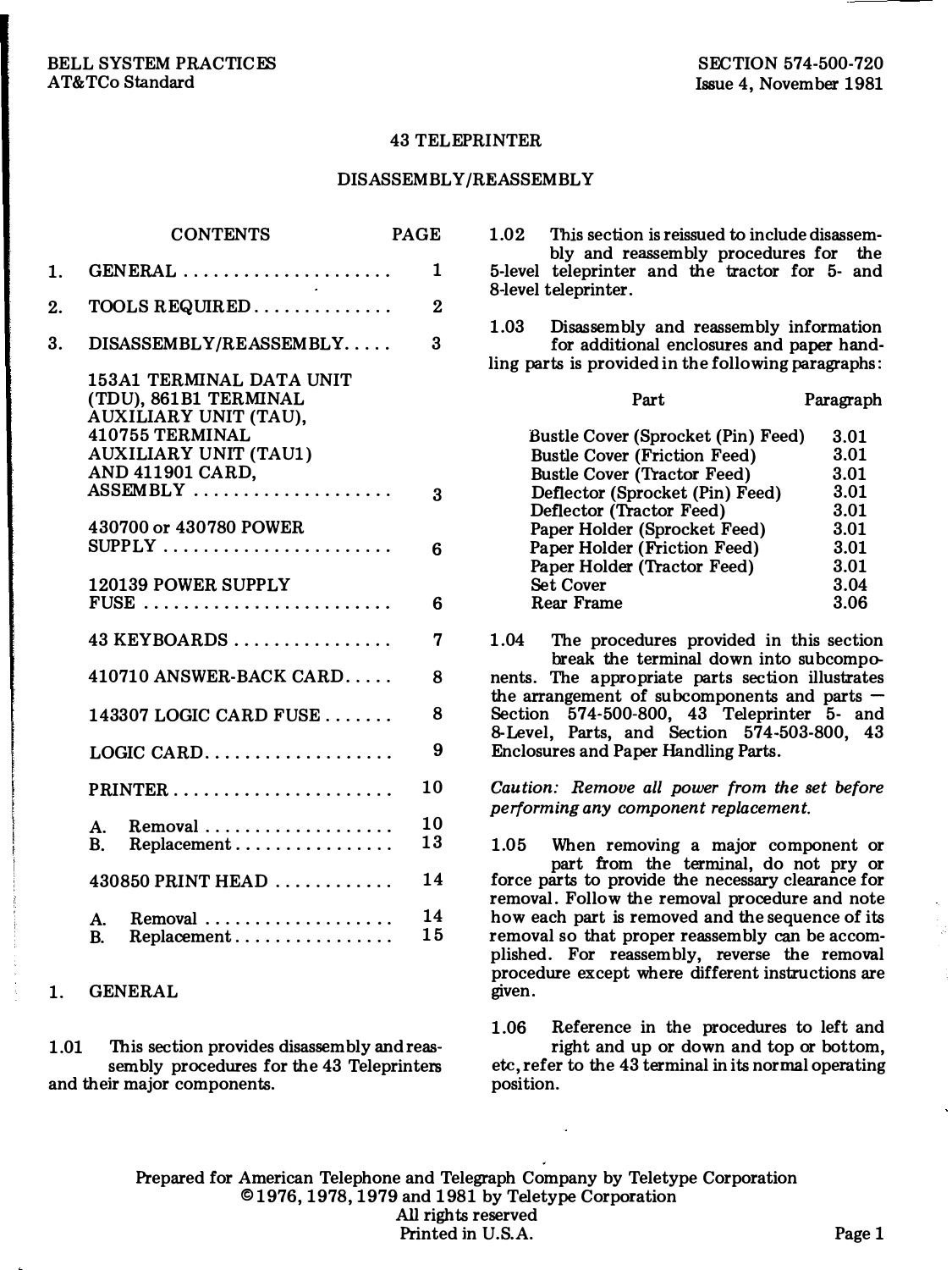#### SECTION 574-500-720

1.07 Refer to Maintenance Tools, Section 574-005-800 for a complete listing of the various types of hand tools available for maintenance of Teletype Corporation equipment. For a listing of the tools required to perform the disassembly and reassembly procedures, refer to 2. TOOLS REQUIRED.

1.08 When ordering replaceable components, unless otherwise specified, prefix each part number with the letters "TP" (ie, TP410205).

1.09 Some parts that are not listed in the parts sections are shown as necessary to the disassembly procedures such as screws, ring retainers, etc. Most of these parts are common to other Teletype Corporation product lines and, if needed, may already be available in field repair kits or can be ordered.

1.10 The keyboard circuitry can be damaged by static discharge. The 346392 static discharge ground strap is available for use by service personnel. Maintenance spares are provided in antistatic bags which should be saved for reuse when returning components for repair.

1.11 Containers and packing materials retained from maintenance spares should be saved and reused when returning defective components for repair.

1.12 Adjustment information is provided in Section 574-501-700, 43 Friction Feed and Sprocket Feed Printer Adjustment and Spring Tension, Section 574-501-701, 43 Tractor Feed Printer Adjustment and Spring Tension and Section 574-503-700, 43 Enclosures and Paper Handling Adjustments.

### 2. TOOLS REQUIRED

2.01 The following tools may be required when performing the station disassembly and reassembly procedures. Most of these items should normally be present in standard maintenance tool kits.

Part No.

Tools

- 129534 135676 135677 Wrench, Open End, 3/16 Inch and 1/4 Inch Handle Bit, 1/4 Inch Socket
- 135678 Bit, 5/16 Inch Socket
- 95368 Screwdriver, 1/8 Inch, 2 Inch Blade
- 100982 Screwdriver w/clip  $1/4$  Inch, 6 Inch
- Blade
- 346392 Strap, Static Discharge
- 407326 Extractor, I.C.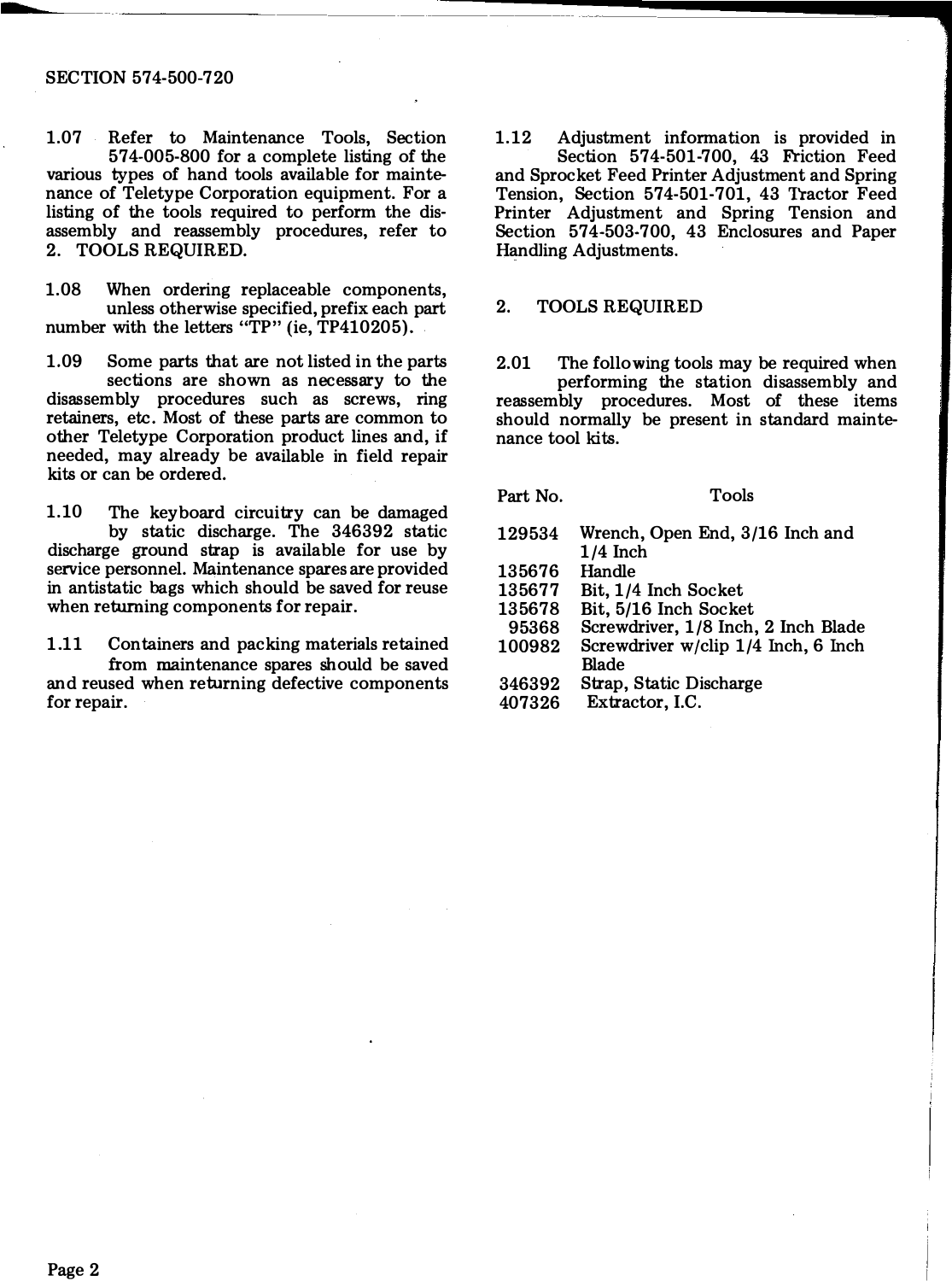### 3. DISASSEMBLY/REASSEMBLY

## 153A1 TERMINAL DATA UNIT (TDU), 861B1 TERMINAL AUXILIARY UNIT (TAU), 410755 TER-MINAL AUXILIARY UNIT (TAU1) AND 411901 CONTROLLER CARD ASSEMBLY

- 3.01 To remove the terminal unit:
	- (a) Sprocket Feed

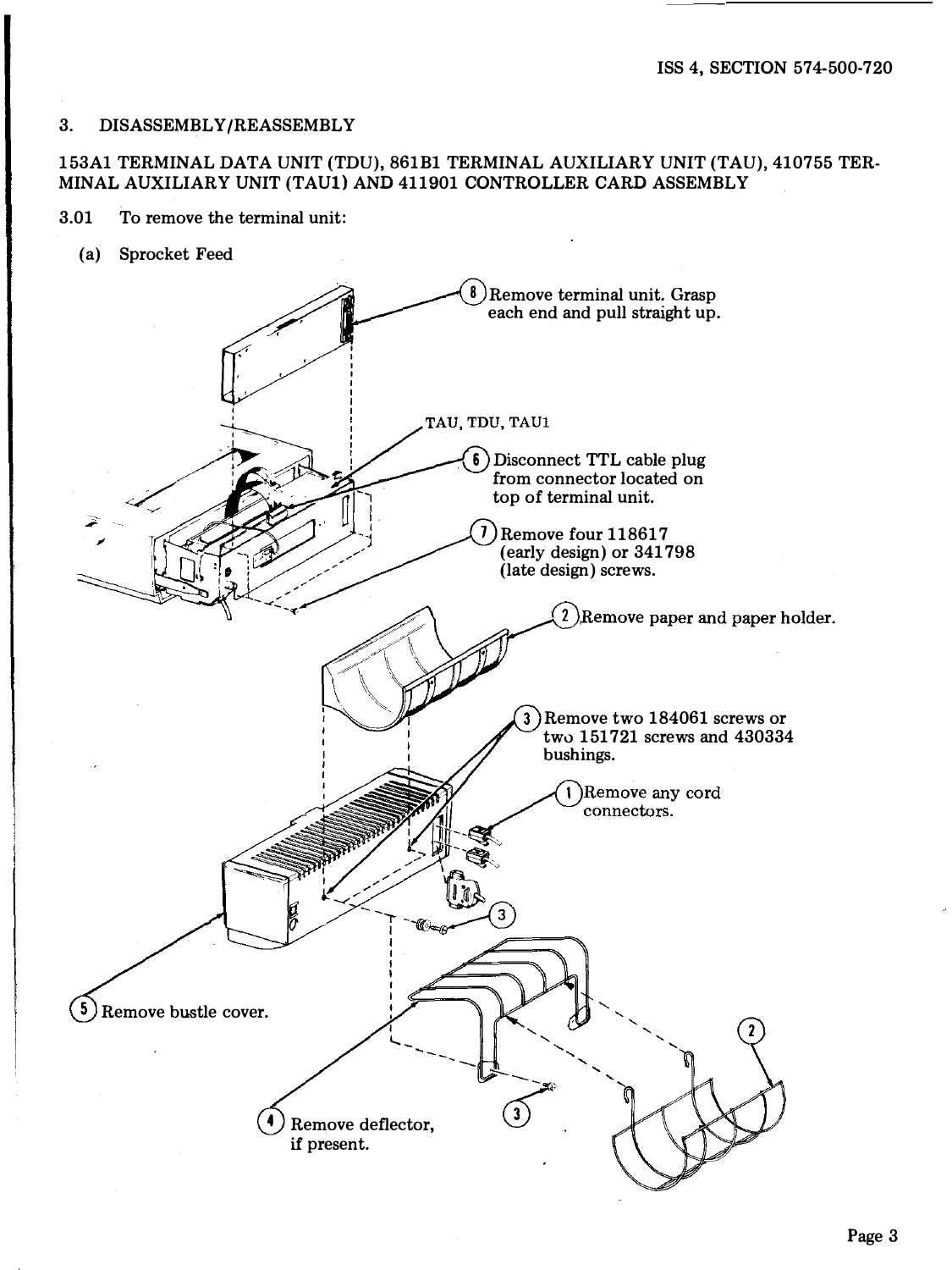



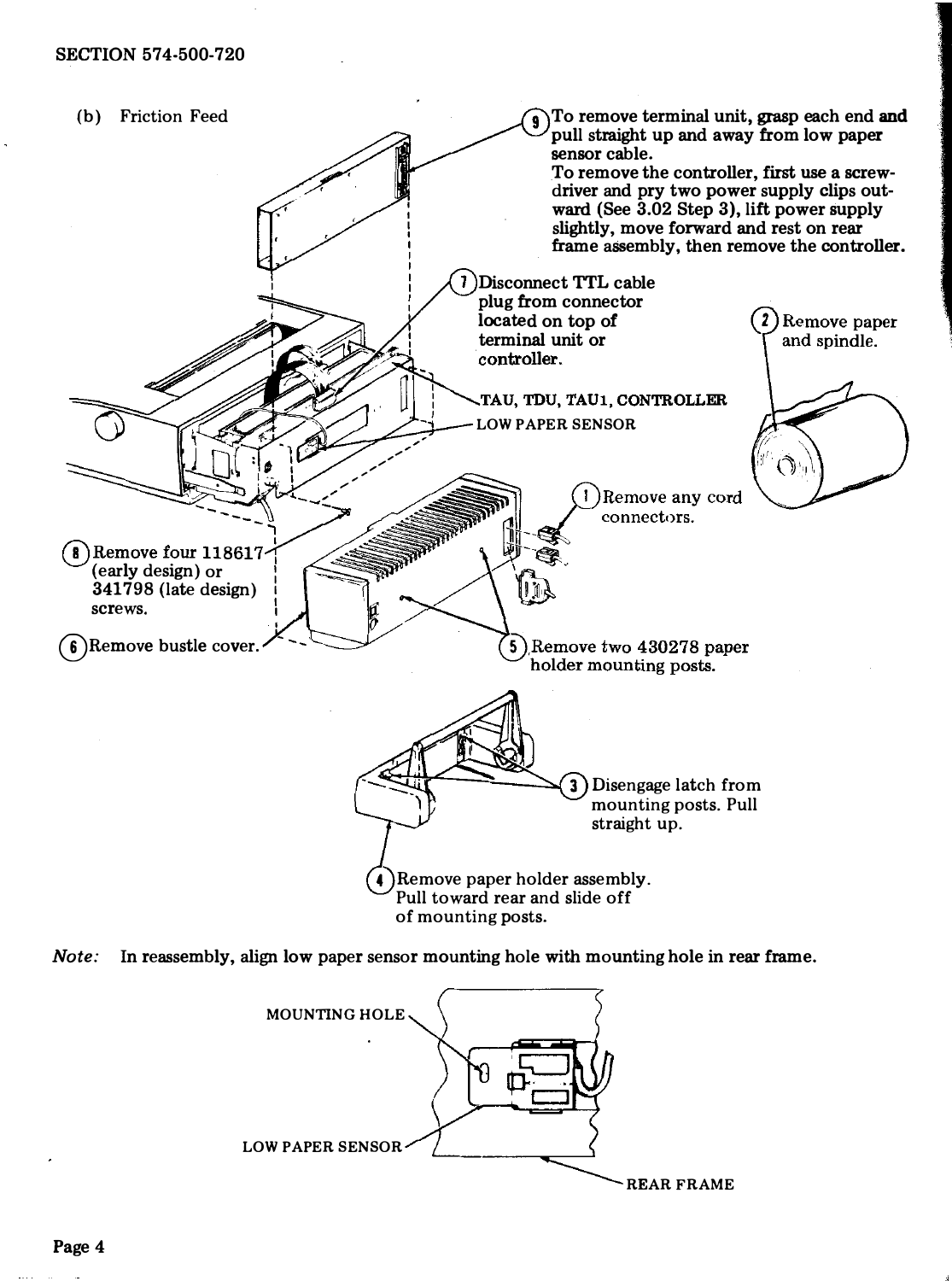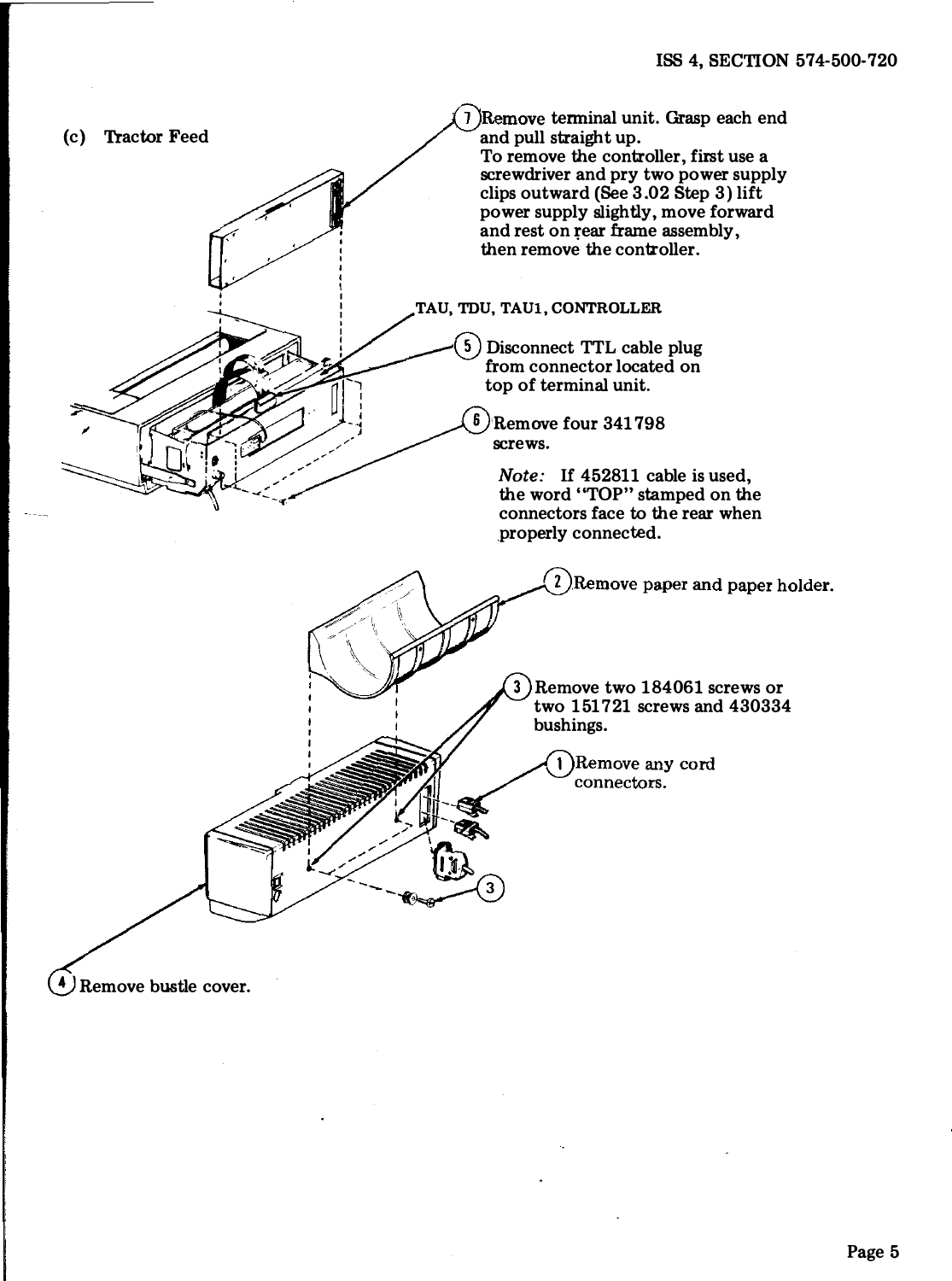### SECTION 574-500-720

## 430700 or 430780 POWER SUPPLY

3.02 To remove power supply:

(D For Sprocket Feed: Remove paper holder, defector, if present, and bustle cover. Perform 3.01 Steps 1 through 5. For Friction Feed: Remove paper holder and bustle cover. Perform 3.01, Steps 1 through 6. For Tractor Feed: Remove Paper holder and bustle cover. Perform 3.01, Steps 1 through 4.

4) Grasp power supply at each end; lift up until ac plug can be removed. Remove ac plug and continue lifting up to remove power supply. Disconnect cable plugs from connectors located on top of power supply and terminal interface, if present. Note: If 452811 cable is used, the word "TOP" stamped on the connectors face to the rear when properly connected. POWER SUPPLY **3** Use screwdriver and pry two clips (left **OW PAPER SENSOR** (Friction Feed Only) and right) outward.- (Rear View)

### 120139 POWER SUPPLY FUSE

3.03 To remove the power supply fuse:

 $(1)$  For Sprocket Feed: Remove paper holder, deflector and bustle cover. Perform 3.01, steps 1 through 5.

For Friction Feed: Remove paper holder and bustle cover. Perform 3.01, Steps 1 through 6. For Tractor Feed: Remove paper holder and bustle cover. Perform 3.01, Steps 1 through 4.



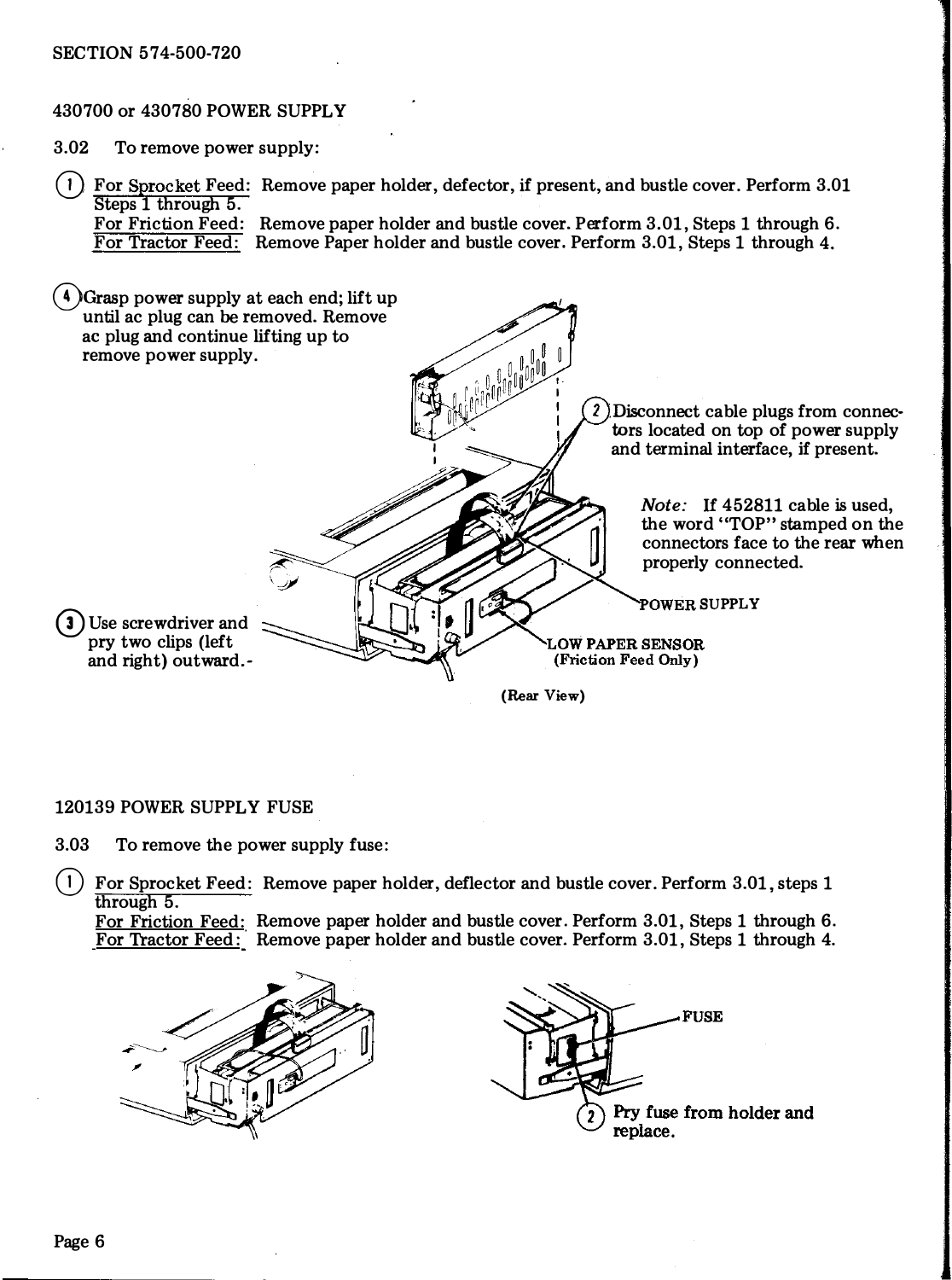### 43 KEYBOARDS



Note 1: In reassembly, perform the KEYBOARD TO COVER ALIGNMENT adjustment.

Note 2: When replacing the cover or indicator scale, perform the COLUMN INDICATOR POSITIONING adjustment.

Note 3: Loose keyboards are shipped with 181240 screws and 346397 isolators furnished in a loose envelope. These parts must be assembled to the keyboard before installing into the printer side frames.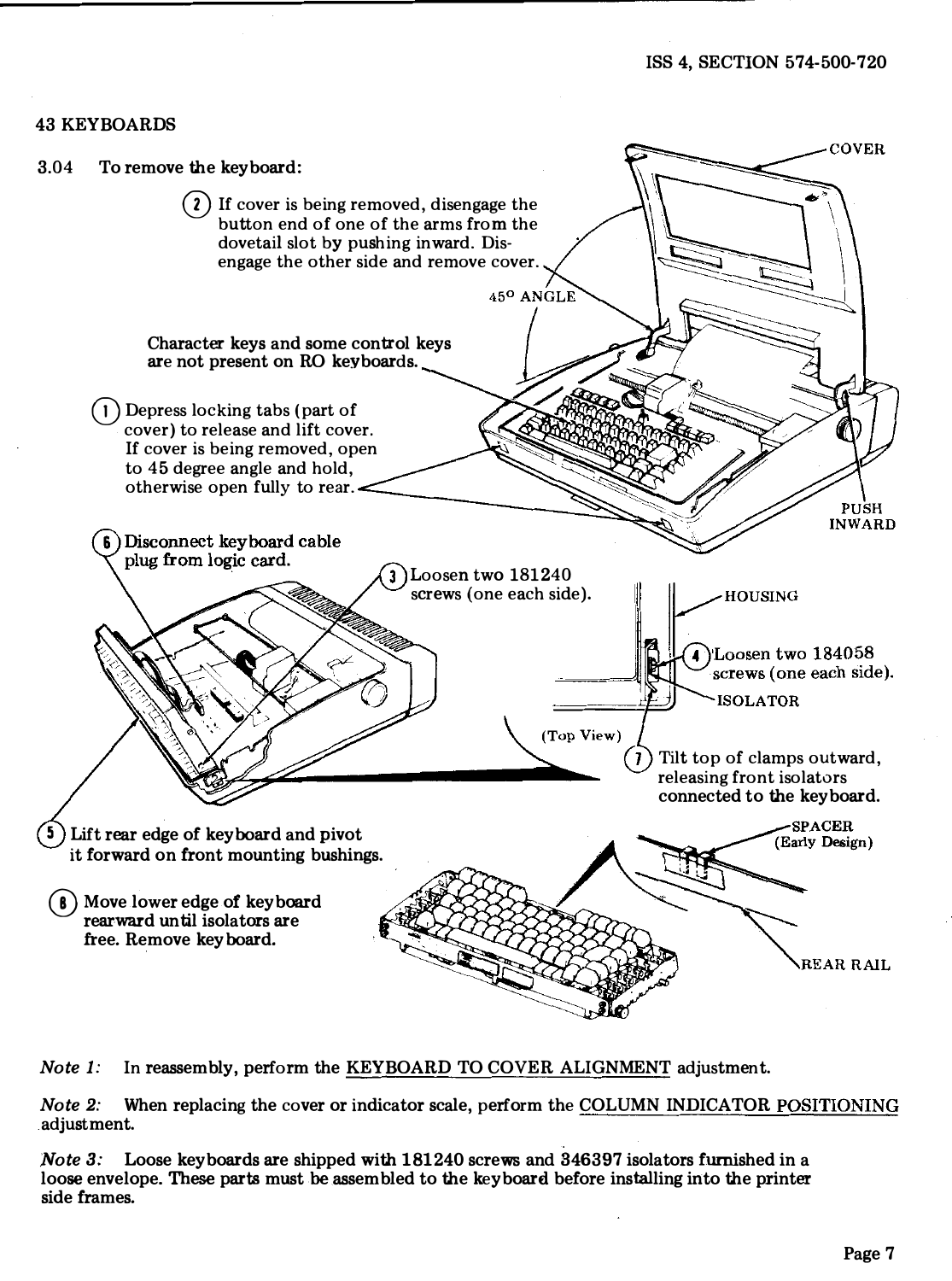# 410710 ANSWER-BACK CARD

3.05 To remove the answer-back card:

 $(1)$ Remove power supply. Perform 3.02.

G) Remove logic card TTL cable.



## 143307 LOGIC CARD FUSE

3.06 To remove the logic card fuse:

For Sprocket Feed: Remove paper holder, deflector and bustle cover. Perform 3.01, Steps 1 through 5.

For Friction Feed: Remove paper holder and bustle cover. Perform 3.01, Steps 1 through 6. For Tractor Feed: Remove paper holder and bustle cover. Perform 3.01, Steps 1 through 4.

3) Remove two 198670 screws. if present (one each side). 2) Disconnect cable plugs. Note: If 452811 cable is used, the word ''TOP" stamped on the connectors face to the rear when properly connected. 4) Snap the spring clips out of place and move aside, releasing the rear frame. (Pry with screwdriver.) **6**) Remove the logic card fuse. 5 Gently pull the rear frame to the rear while (Rear View) lifting to disengage the hook-shaped details at the top front of the rear plate. The hook-shaped details fit into the notches on the rear plate and hold the rear frame in place. Remove the rear frame assembly.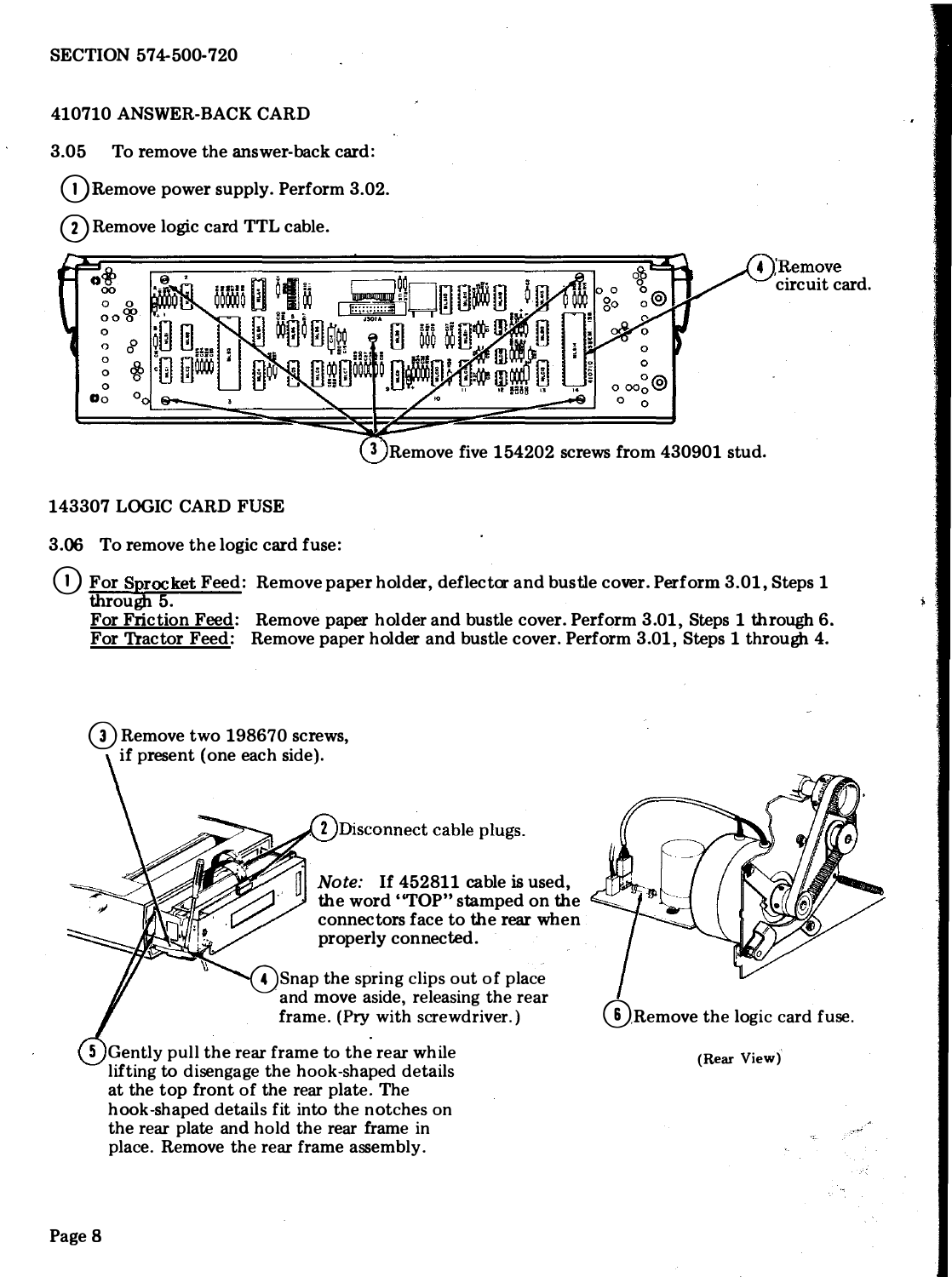### LOGIC CARD

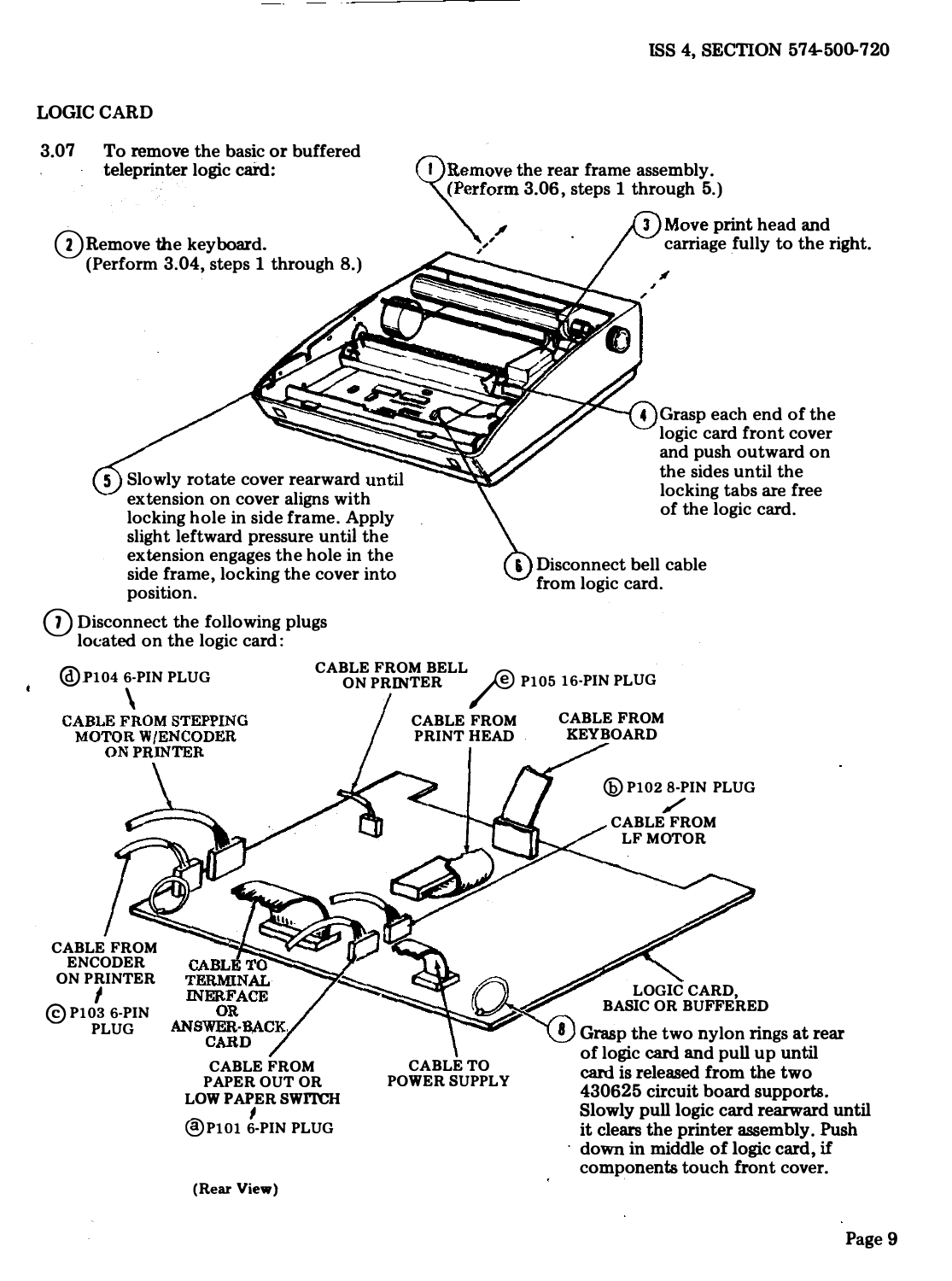# PRINTER

A. Removal

3.08 To remove the printer:



Note: To replace the printer, perform 3.09.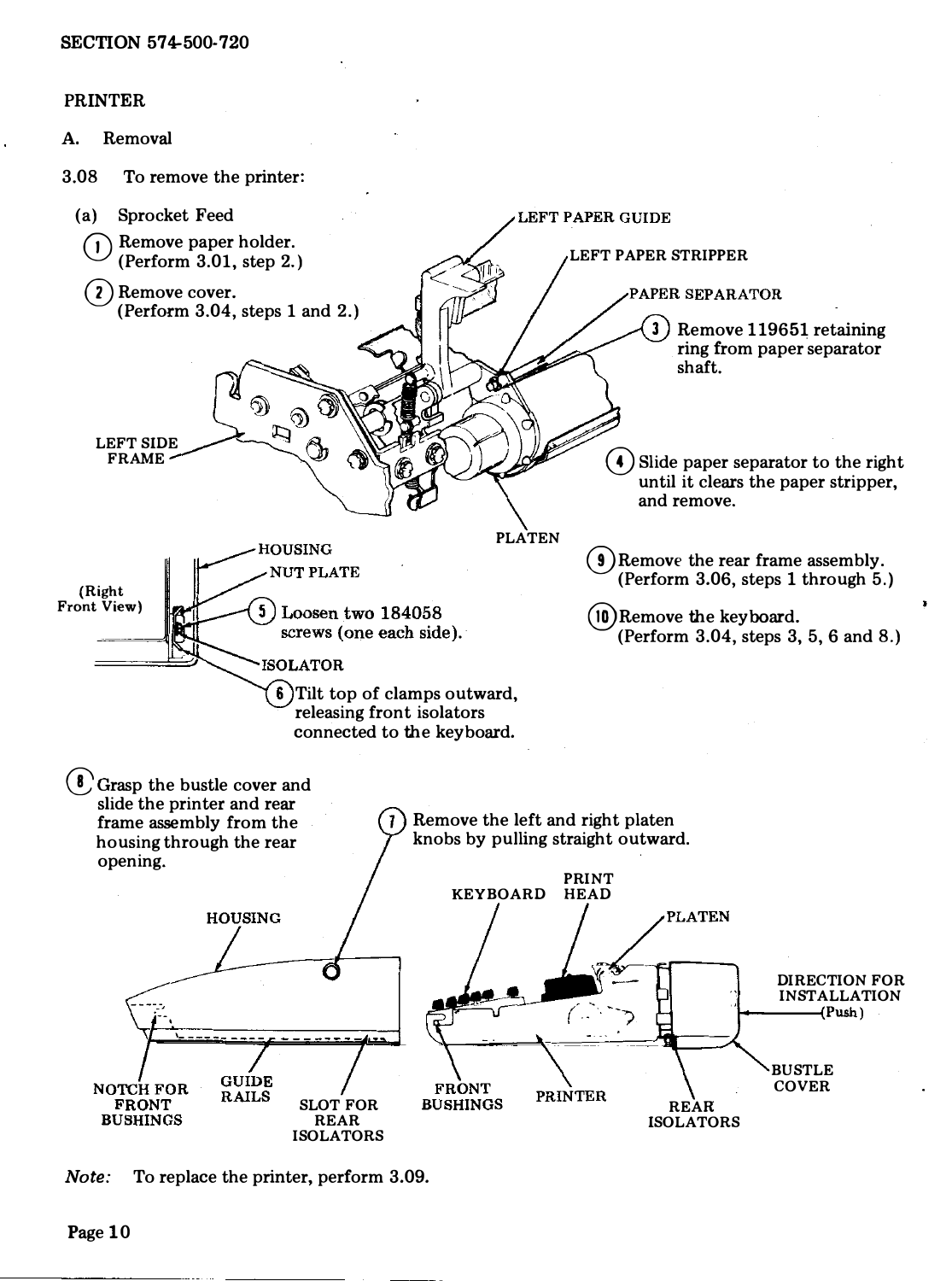(b) Friction Feed

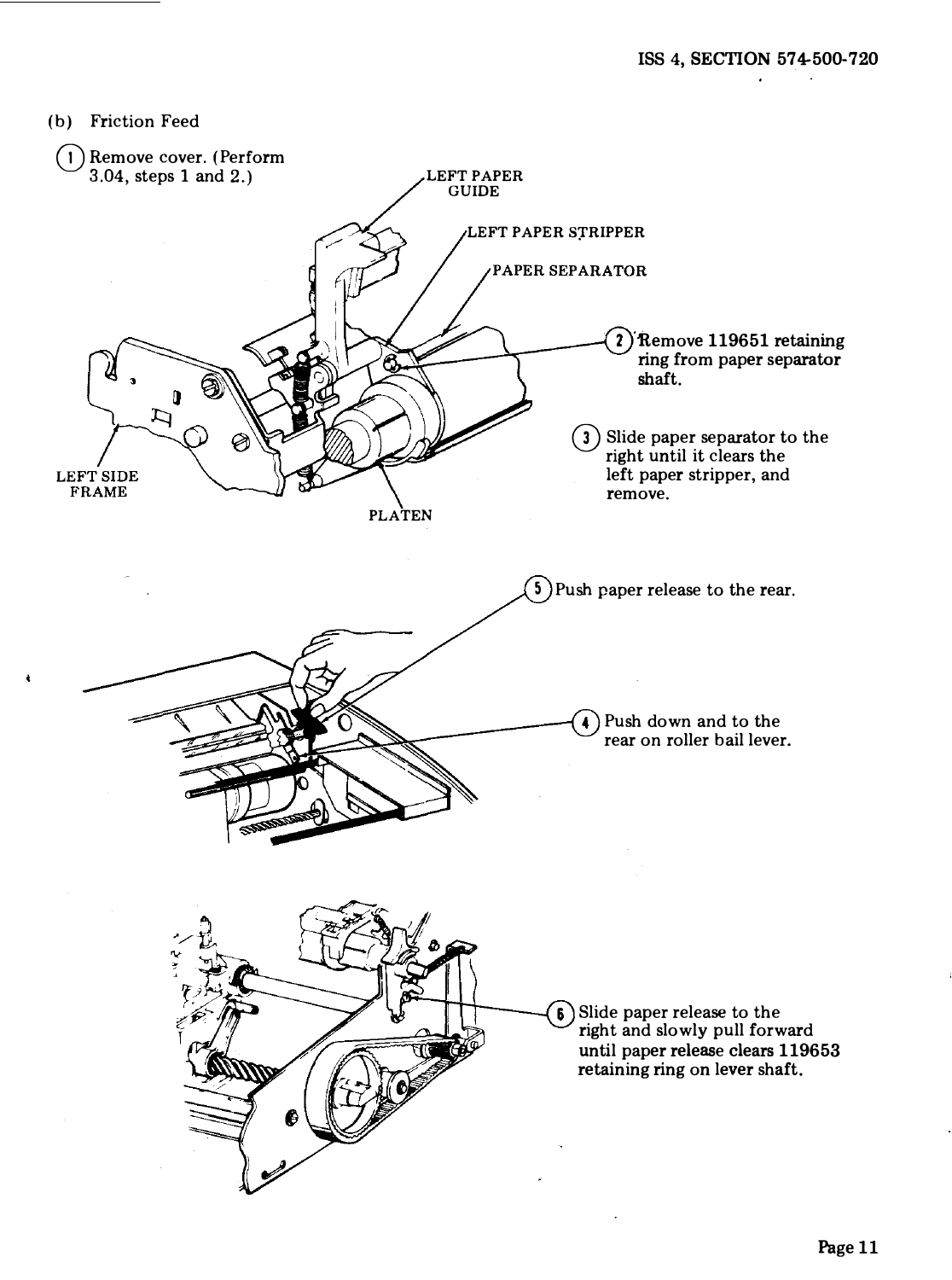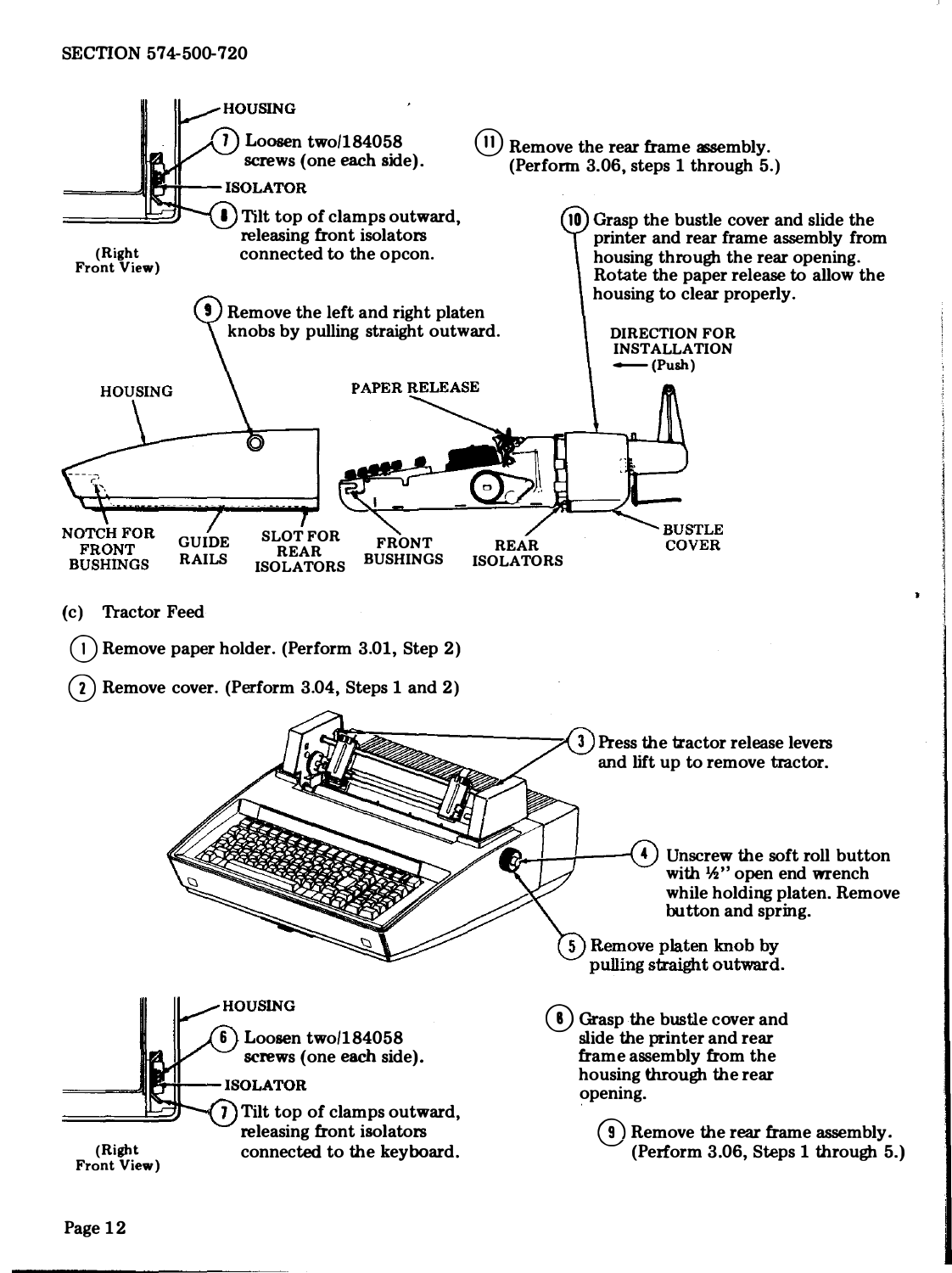## @Remove the keyboard. (Perform 3.04, Steps 3, 5,6 and 8.)



Note: To replace the printer, perform 3.09.

- B. Replacement
- 3.09 To replace the printer:
	- (a) Sprocket and Friction Feed.
- $(1)$  Install the keyboard, if previously removed.
- 2) Install the rear frame assembly, bustle cover and deflector, if present.
- 3) Push the printer and rear frame assembly into the housing through the • opening in the rear of the housing. There are two molded guide rails in the bottom of the housing to steer the assembly into position.
- (e) Lock the printer and rear frame assembly into position. Insert a screwdriver into the square hole in the nut plate and gently twist (or pry) the screwdriver with enough force to draw the assembly forward.

Caution: Do not overtwist the screwdriver.

G) Tighten the clamp screws.

Note: The two front clamps should be loosely fastened to the nut plate before the assembly is pushed into the housing. Position each clamp so that the front bushings (keyboard) protrude through the large! holes in their respective clamps.

 $(6)$  Replace the paper separator and platen knobs.

Replace the paper release (friction-feed only).

Replace the cover and paper holder.

Perform the KEYBOARD TO COVER ALIGNMENT adjustment.

(b) Tractor Feed.

Reverse disassembly procedure.



(Right Front View)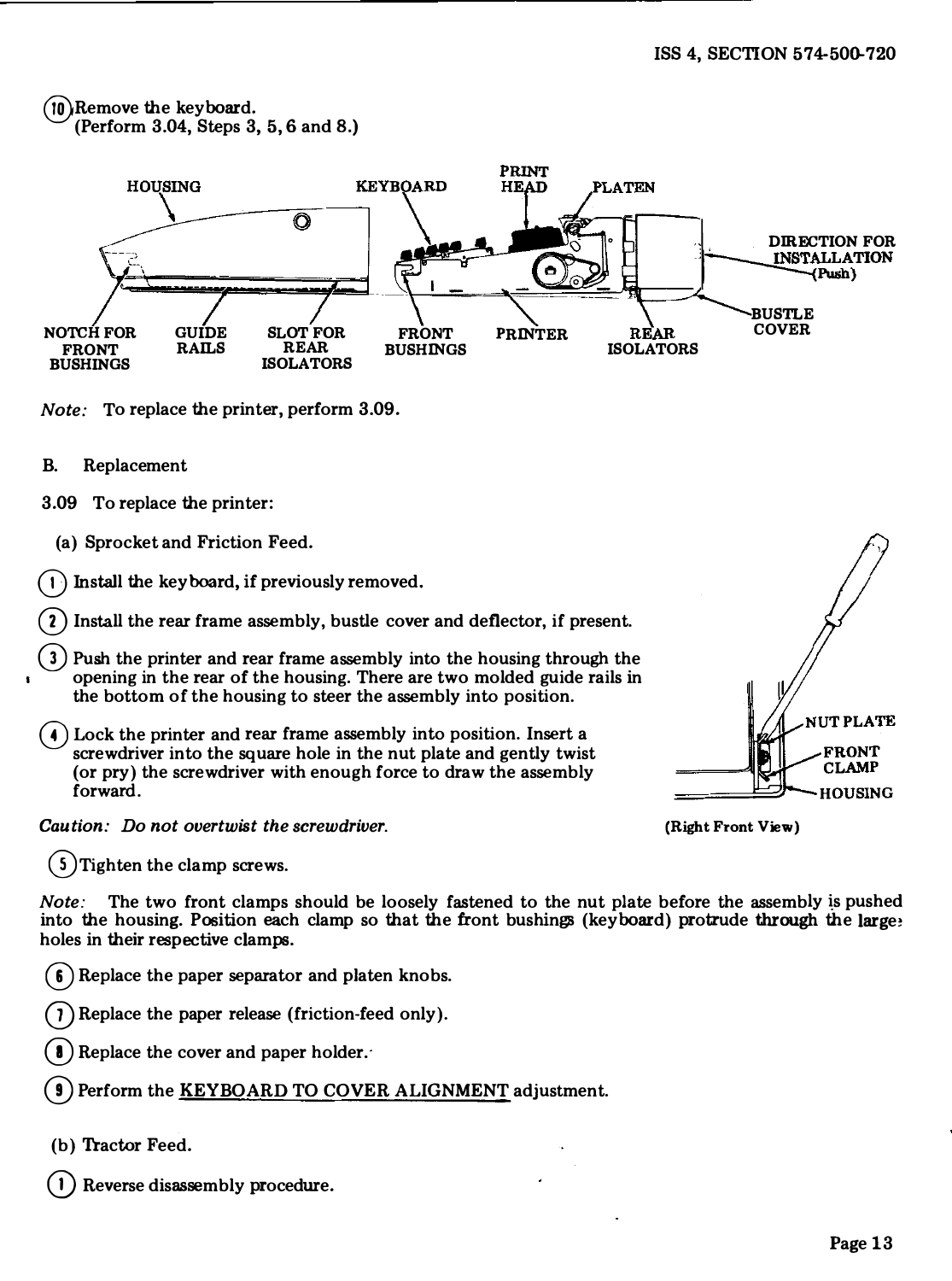### 430850 PRINT HEAD

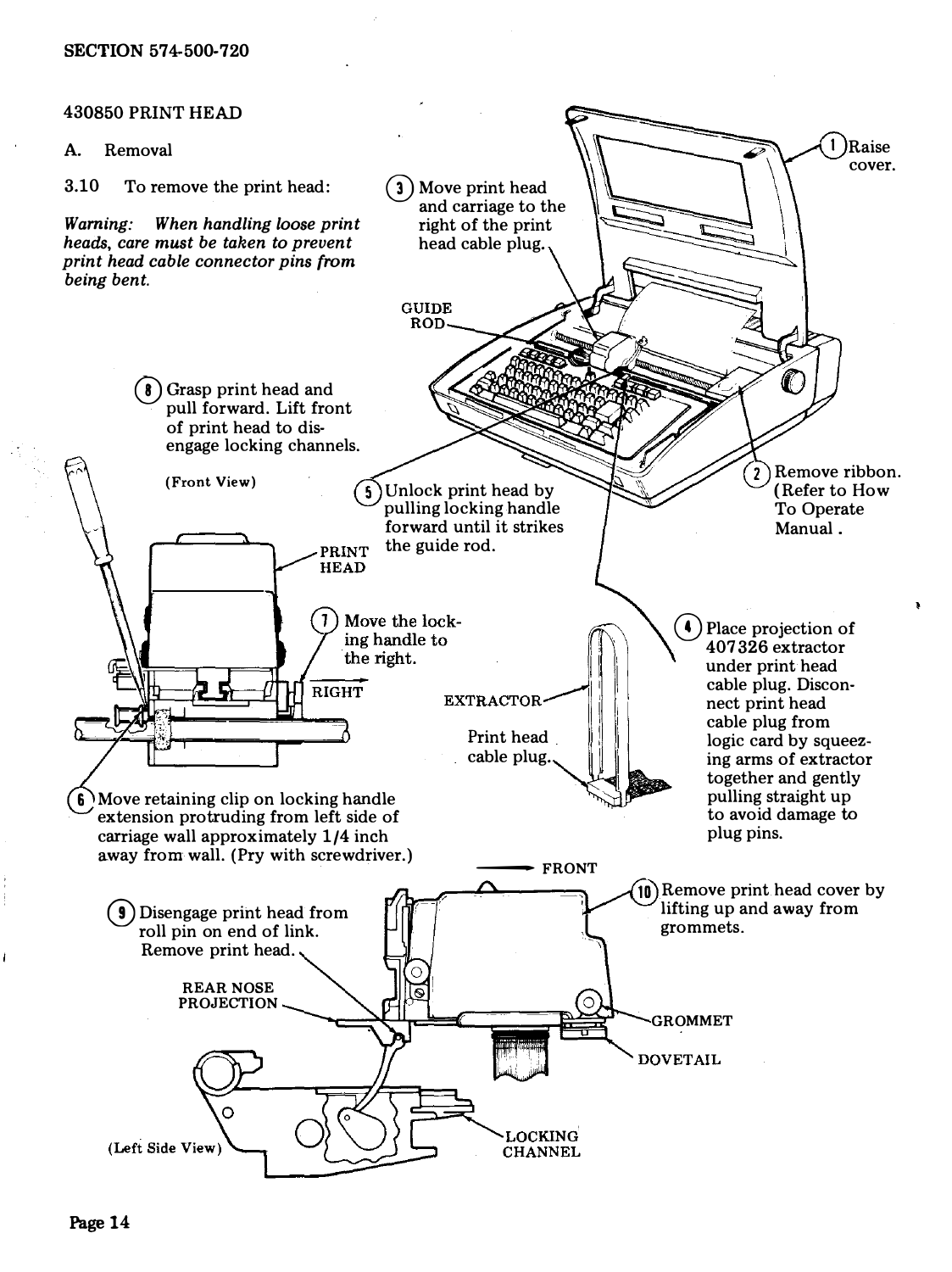Verify that print head cover is attached securely to rubber grommets. (Push down until

t

secure.)

#### B. Replacement

### 3.11 To replace the print head:

Warning: When handling loose print heads, care must be taken to prevent print head cable connector pins {rom being bent.



(Left View}